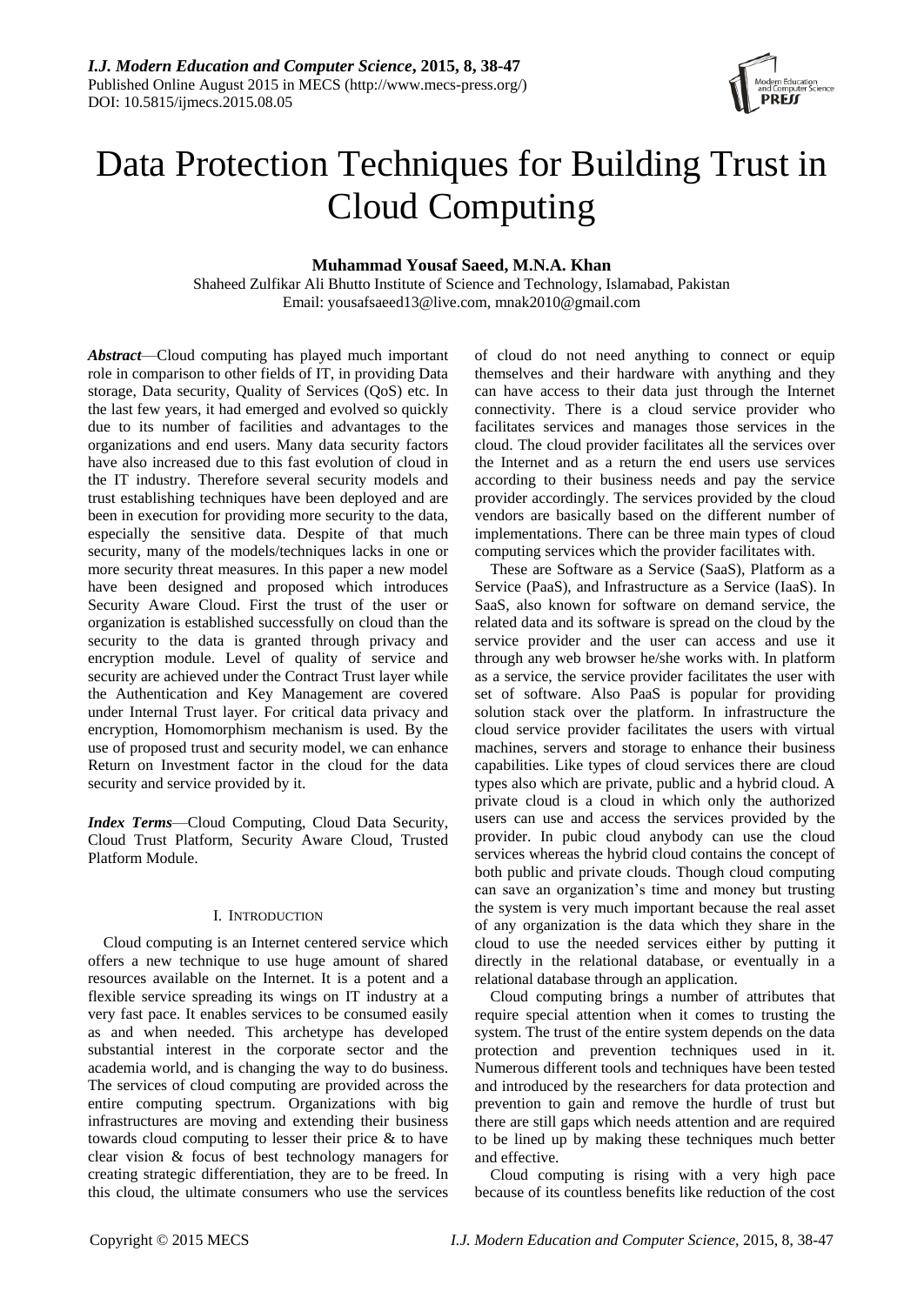of the IT infrastructure, high availability, excellent performance, etc. Organizations are moving towards the adoption of the cloud computing services with keen interest. In the cloud computing the end users don't need to install the software's or applications in their computers and they can access their data or files remotely from any computer through the internet. There is a cloud provider who manages the cloud and will provide the cloud services to its users. The cloud provider operates the cloud data center and manages its resources. In the cloud computing, all the storage and processing is done at the cloud data center. By a payment of a certain amount, you can achieve and get every solution on the internet in form of a service. You can use the service for minutes, hours, days or months according to your needs on a utility basis.

The services that are provided by the cloud providers are of three types which are: software as a service, infrastructure as a service and platform as a service. In the software as a service a user can access different software's and applications from the cloud provider by using a web browser. A user don't need to install the software, he'll get an instance of the software running in the cloud data center on his machine. In the infrastructure as a service a user can get the hardware as a service from the cloud data center. The hardware can be memory, disk space, processing power, etc. The user will use the hardware for as much duration as he wants and will pay for it. The demanded hardware will be allocated to the user in the cloud data center. In the platform as a service, the user will be provided with the set of software's, development tools or a platform. And by using that platform a user can develop or create different applications and products. A user can use different API's available at the cloud provider's end.

The fast speed Internet and different virtualization technologies have given emerge to the concept of cloud computing. The cloud can be a public, private or hybrid. In a public cloud anyone can by the services of a cloud through the internet. The private cloud offers services to a limited number of users. While the cloud the mixes the features of both public and private cloud is known to be hybrid cloud. Privacy & security are the main factors and problem of the quickly growing cloud. Reducing cost is mandatory but the information and data of the organizations are users are the backbone of the organizations and no one will ever want to give it in the custody of others without the proper proofs. The users will need to authenticate themselves for accessing the cloud resources and the identity of the user is critical to the success of the cloud computing.

#### II. SECURITY PROBLEMS OF CLOUD DATA

Cloud implements three major types of services SaaS, PaaS and IaaS to the end-user. In these service models different levels of security are provided in cloud computing environment. Efficient security technology in cloud computing is required to have proper secured cloud computing and to speedup cloud implementation. The security element in SaaS service model such data security, data integrity, identity management, data location, data availability, etc., are to be considered for better data security in cloud computing.

#### *a) Data Security and Data Protection*

Guarantee should be provided to the data that has been hosted by the consumer or the client of the cloud that it is safe from the unauthorized access and use and only authorized users are limited to it**.** There are many other risk and hazards posing potential to the data in cloud such as an authorized & unfortunate access to the sensitive and private data of the cloud client or customer.

## *b) Data/Information Reliability*

Security provided to the cloud customer's data by the cloud vendors or CSPs should provide implementation that would have the methods, tools and procedures for ensuring data reliability and methods for explaining the cause that created threat to the data at a certain time and point. Strict and careful records are necessary for what type of the data has been positioned and located in the public cloud. The existence of such type of requirement for data reliability, the maintenance for the protection and basis of data or information is necessary in accordance to prevent damage or disclosure of data away from the agreed zones.

## *c) Data Locality and Repositioning*

Highest degree of flexibility is being offered in cloud computing. The location and position of the data in cloud is not always been known to the consumers and users of cloud. The position and location of the data is to be known to the enterprises and organization when it is the case of sensitive data because organizations need the information of their private sensitive data that where it is stored, what are the methods used for its security etc. For such type of mechanism a predetermined or contractual pact or contract is being signed between the client and CSP that ensures that the data will be residing and placed at a specific known data server. Movement of data is done from one location to another in the sense to provide more security to the data in cloud. Service Level Agreement (SLA) is a type of agreement or a contract between the cloud providers through which they use the resources of each other.

#### *d) Data Accessibility*

The data of the client or customer stored in cloud are mostly in the form of pieces known as chunks that reside on different servers located at different locations. Whole establishment becomes comparatively hard and challenging in the case where data accessibility is the real major issue. Therefore, providing correct and appropriate data availability and accessibility to cloud authenticated user becomes more important for the CSP.

#### *e) Identity Management*

The cloud provider should provide an identity management system for providing authentication and authorization. This is an important issue for both provider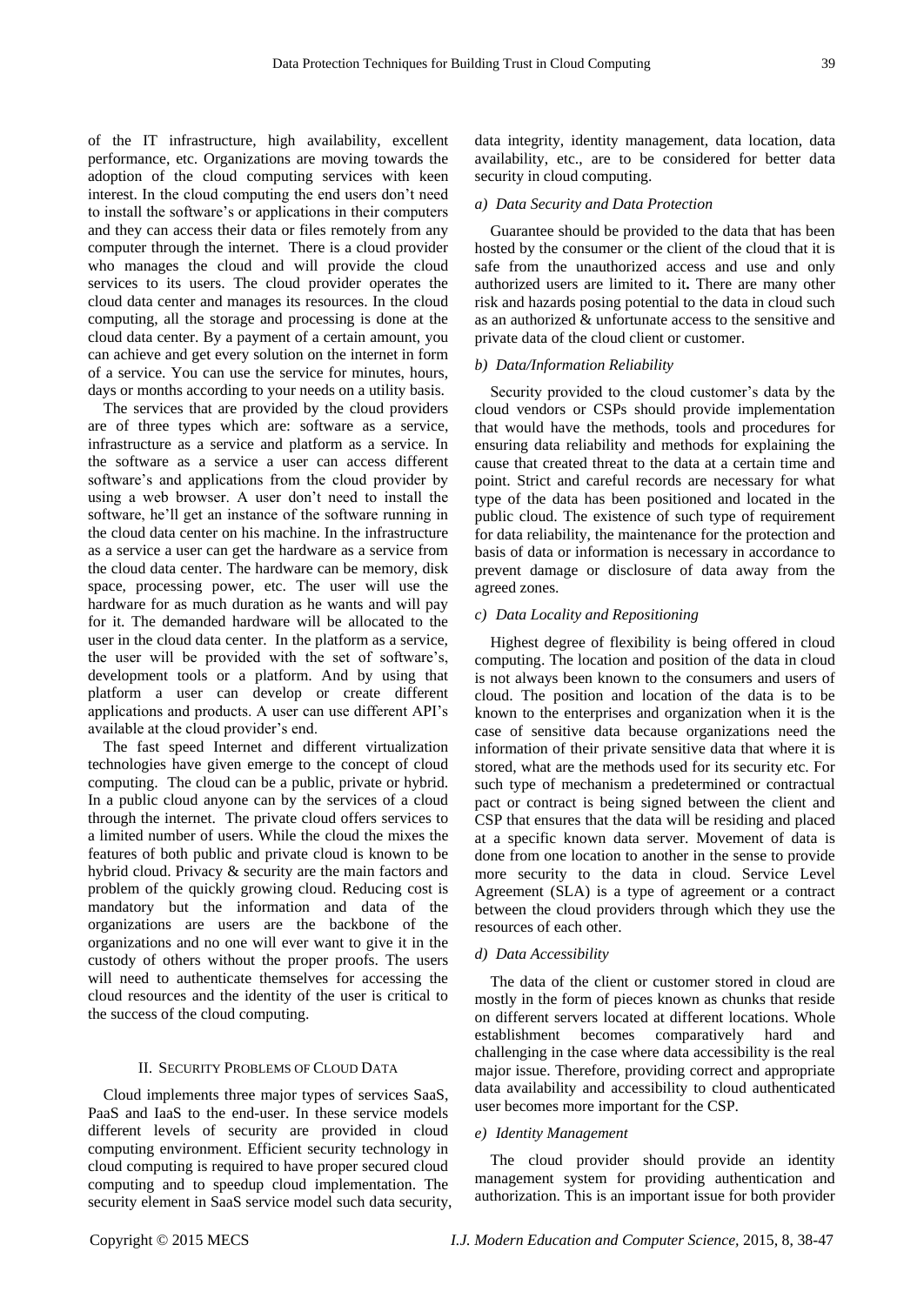as well as user in a cloud computing environment. While providing authentication and authorization, an independent IdM stack, credential synchronization, federated IdM has implemented.

## III. LITERATURE REVIEW

The cloud computing platform facilitates huge amount of shared resources to various organizations all over the world on the Internet. Shen *et al.* [1] analyzed requirement of security services in cloud computing. The authors proposed a solution for cloud services and build a model of cloud on trust based platform. This model integrate the cloud services for trusted computing platform TCP and trusted platform support services TSS whose basis is on trust component/module. In the last few years, it had emerged and evolved so quickly due to its number of facilities and advantages to the organizations and end users. Many data security factors have also increased due to this fast evolution of cloud in the IT industry. Therefore several security models and trust establishing techniques have been deployed and are been in execution for providing more & more security to the data, especially the sensitive & private one. Despite of that much security, many of the models/techniques lacks in one or more security threat measures. Neisse *et al.* [2] have focused on a system of cloud computing that permits review and requirement focused reliability dimensions and distant vital points of attestation for cloud organizations. They build a system that should be applied for Ven platform of cloud computing and also guaranteed trusted technologies that provides security. This system analysis the various related scenarios of different attacks to evaluate that computing in cloud is created on trust. The infrastructures of cloud normally necessitate that stake holders transfers data into cloud based on trust. The frame work that the authors presented in this research has various benefits. According to the scalability and economic point of view, this model provides extra services for cloud computing on trust base. The model is based on various layers. These are cloud computing model, design, security performance and implementation. Xen platform is used for cloud model. The design of this framework shows the working functionalities of physical hosting service on narrow level and shows history for storage.

In this implemented model the author has used some techniques which include integrity management engine, attestation configuration, tamper detection and trusted boot. This model is fully secured and trusted. This model guarantees the security of all kinds of data in form of folder, reports and fields. System should not be overloaded when DoS command attack occur. In this research, the authors present a solution for malicious problems for cloud customers. He also monitors integrity of files and data on Xen cloud platform.

Data's safety, privacy and trust in cloud environment is the main point for its broader adoption. Yeluri*et al.* [4]have focused on cloud services according to the security point of view and explore the major challenges

of security in cloud at deploying the services. In this research, the authors discussed software vendor and hardware related security issues to enhance the control on cloud services. The authors used a case study of Intel TXT hardware platform for the verification of secure and trusted cloud computing services. They proposed a solution for cloud computing security and for hardware root of trusted computing chain. The methodology that is used for cloud secure is based on the main general three services of the cloud. Authors elaborated following key points and drivers for cloud security, which are identity management, data recovery and management, security in cloud confidentiality, trust, visibility, and assurance and application architecture. They used trusted computing chain that protects cloud data from un-trusted software. Also prevented from unsafe virtual machines, the propose solution for hardware used trusted computer pools and remote attestation. The model proposed by the authors in ensure the security of cloud computing and its services to build a trust.

Behl [5] focused on main security encounters in cloud architecture and environment and had discussed methodologies to cover drawbacks of security problems in cloud architecture and environment. Overall picture of grid computing has been changed by cloud computing. Distribution of data is a new way of cloud computing. In this research, the author proposed a solution for cloud security, complex distributed computing, security strategy, security concerns, and drawback of security challenges. The challenges discussed by the author are insider threats, data loss, service disruption, outside malicious attacks and multi-tenancy issues. There are various challenges for cloud security, but the author proposed a solution for protecting these issues for cloud computing. This research develops comprehensive strategy to face the challenges in cloud security.

Chen *et al.* [6] has focused on analysis of confidentiality and data sensitivity & security problems in cloud architecture and environment covering all the stages of life cycle of data. In this study, the authors elaborated privacy protection, data security, data segregation, cloud security and cloud computing. They have analyzed these issues and also provided a solution for resolving these issues. These issues are primarily at SPI (SaaS, PaaS, IaaS) level and the major challenge is data sharing. After the analysis of data security and privacy the comprehensive solution is to meet the need of identification and isolation of data is primary task ate design level of cloud based applications.

Cloud computing [7] provide us a podium to use a wide range of services that are based on the internet to deal with our industry procedures & various services of Information technology. But besides its all advantages it also increase the threat for security when a TTP (Trusted Third Party) is involved. By involving a TTP (Trusted Third Party) there is still a chance of heterogeneity of Users which effects security on a cloud. In this research, the authors propose a TTP (Trusted Third Party) independent approach for IDM (Identity Management) with the capability of using unique data on unreliable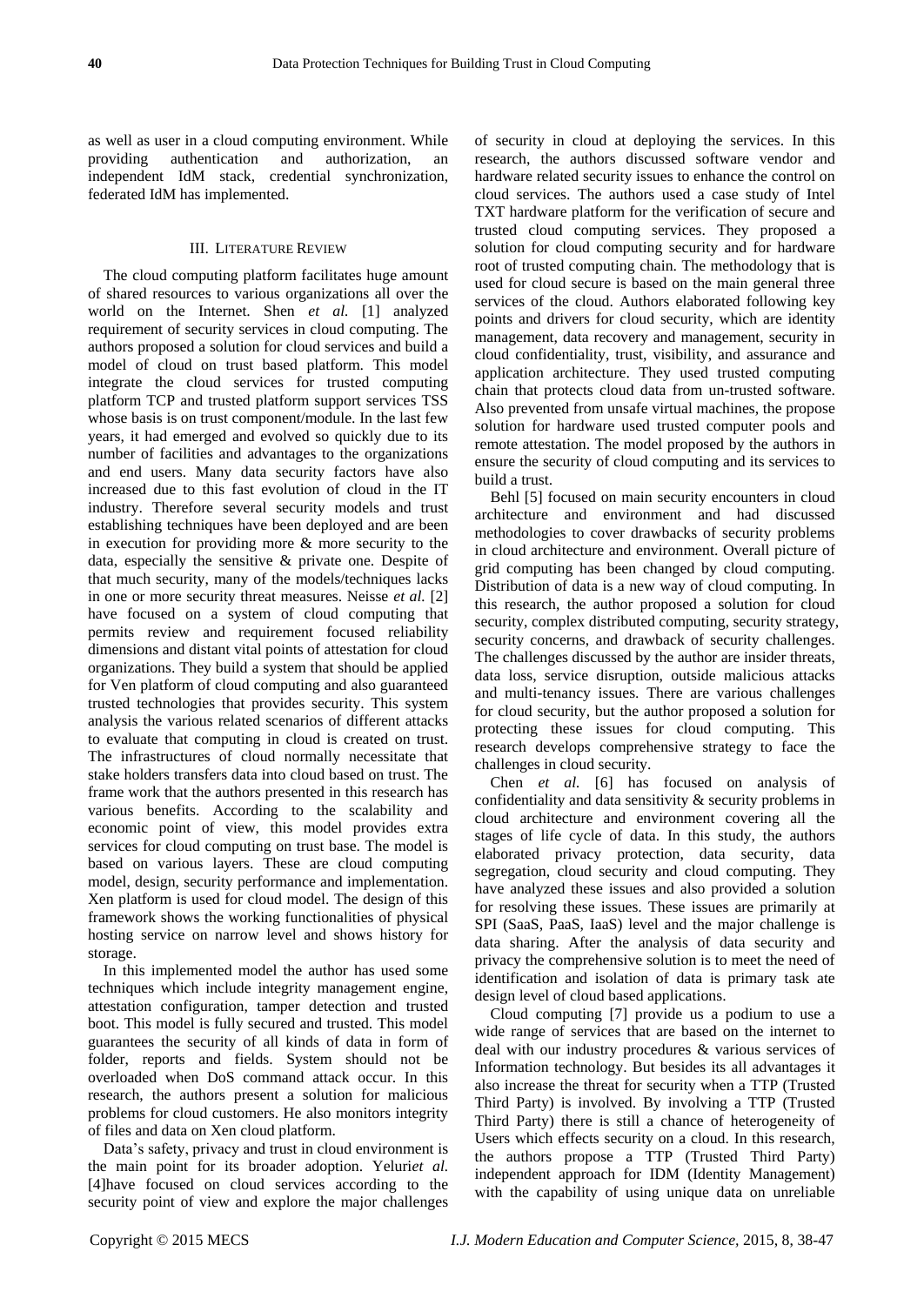clouds. Using predicate data over the encoded data and using multi organization calculation and computing and active bundle scheme are the approaches used here. In this scheme the bundle has self-reliability checking procedure, it include PII, protection mechanism, privacy policies and virtual machine for policy enforcement of these policies. The resolution lets the use of IDM solicitation on unreliable clouds.

Cloud computing is very effective security service that is based on conceptual technology. Data retrieval and safety of the security of data is the main issue in cloud architecture and environment. Kulkarni *et al.* [8] have focused on secured cloud services and protection of data by using encryption and decryption techniques at services level. In this research, the authors have highlighted the security threats for cloud computing and also explained techniques to avoid from these threats. In the last few years, it had emerged and evolved so quickly due to its number of facilities and advantages to the organizations and end users. Many data security factors have also increased due to this fast evolution of cloud in the IT industry. Therefore several security models and trust establishing techniques have been deployed and are been in execution for providing more & more security to the data, especially the sensitive & private one. Despite of that much security, many of the models/techniques lacks in one or more security threat measures. In this paper a new model have been designed & proposed which introduces "Security Aware Cloud". First the trust of the user or organization is established successfully on cloud than the security to the data is granted through privacy and encryption module. Level of quality of service and security are achieved under the Contract Trust layer while the Authentication and Key Management are covered under Internal Trust layer. For critical data privacy and encryption, Homomorphism mechanism is used. Cloud data runs on a network and due to the fact it creates a chance to attack on it. To avoid cloud data from threats the authors proposed the following protection mechanism. Access management and identity features should be authorized, protect server and networks, data storage security, security as a service, security of browser, authentication of users and lock in and data leaking.

Shuanglin [9] have focused on management policy for data security in cloud computing. The authors elaborated management policy and ensure that the internal data needs strong authentication and sensitive information must be filtered. Cloud is an internet bases service and all the data is on networks. In this research, the authors design a policy for data protection of cloud clients. When data is on public cloud then protection of data is complex issue. The policy that the authors design based on following methods. These are: Authentication technology, Visualization of Sensitive data, and technical support sections, filtration of sensitive data, establish safe management system, cloud computing gateway and classification of data evaluation.

Squicciarini [10] has focused on problems disclosure and damage to the sensitivity of data's privacy in cloud computing. Cloud computing provides a highly sensitive services on internet to individuals or large organizations. User worry about the leakage of data and loss of privacy in cloud service. In this research, the authors proposed a three tier solution to prevent from data leakage and privacy loss. These tiers are: lower protection, medium protection and strong protection. According to the researcher the strong protection tier prevents sensitive data of user profile from service provider. Medium level tier prevents from indexing effectiveness. The last protection tier forces user to obey the policy of cloud data. The authors proposed a new technique for the prevention of data leakage and loss of privacy and this technique is helping toward the seven tier protection techniques.

Cloud computing provides a new business services that is based on demand. The cloud networks have been built through dynamic virtualization of hardware, software and datasets. Hwang and Li [11] focused on trust in cloud computing on the basis of secure services. The authors explained the protection procedures to build trust in cloud computing. They discussed about cloud platforms, cloud service provider and security features for these services. They proposed a reputation management trust model that defined the different areas which were based on the different phases of cloud computing. Data coloring mechanism and secure data access mechanism is discussed by the authors in this paper and used the same mechanism for their framework. Cloud security infrastructure and the trust reputation management play a vital role to upgrading the cloud services. Iqbal et al. [13, 14] proposed performance metrics for software design and software project management. Process improvement methodologies are elaborated in [15, 16] and Khan et al. [17] carried out quality assurance assessment. Amir et al. [18] discussed agile software development processes. Khan et al. [19] and Khan et al. [20] analyzed issues pertaining to database query optimization and requirement engineering processes respectively. Umar and Khan [21, 22] analyzed non-functional requirements for software maintainability. Khan et al. [23, 24] proposed a machine learning approaches for post-event timeline reconstruction. Khan [25] suggests that Bayesian techniques are more promising than other conventional machine learning techniques for timeline reconstruction. Rafique and Khan [26] explored various methods, practices and tools being used for static and live digital forensics. In [27], Bashir and Khan discuss triaging methodologies being used for live digital forensic analysis. References [28-44] reviewed different techniques in different domains and reported their critical evaluations along with a workable framework where necessary.

## IV. HOMOMORPHISM

Securing the data in the databases, whether they are in traditional environment or cloud environment, has remained the major concern and issue in the field of IT. In this regard Encryption approaches and schemes have played a very effective and efficient role. These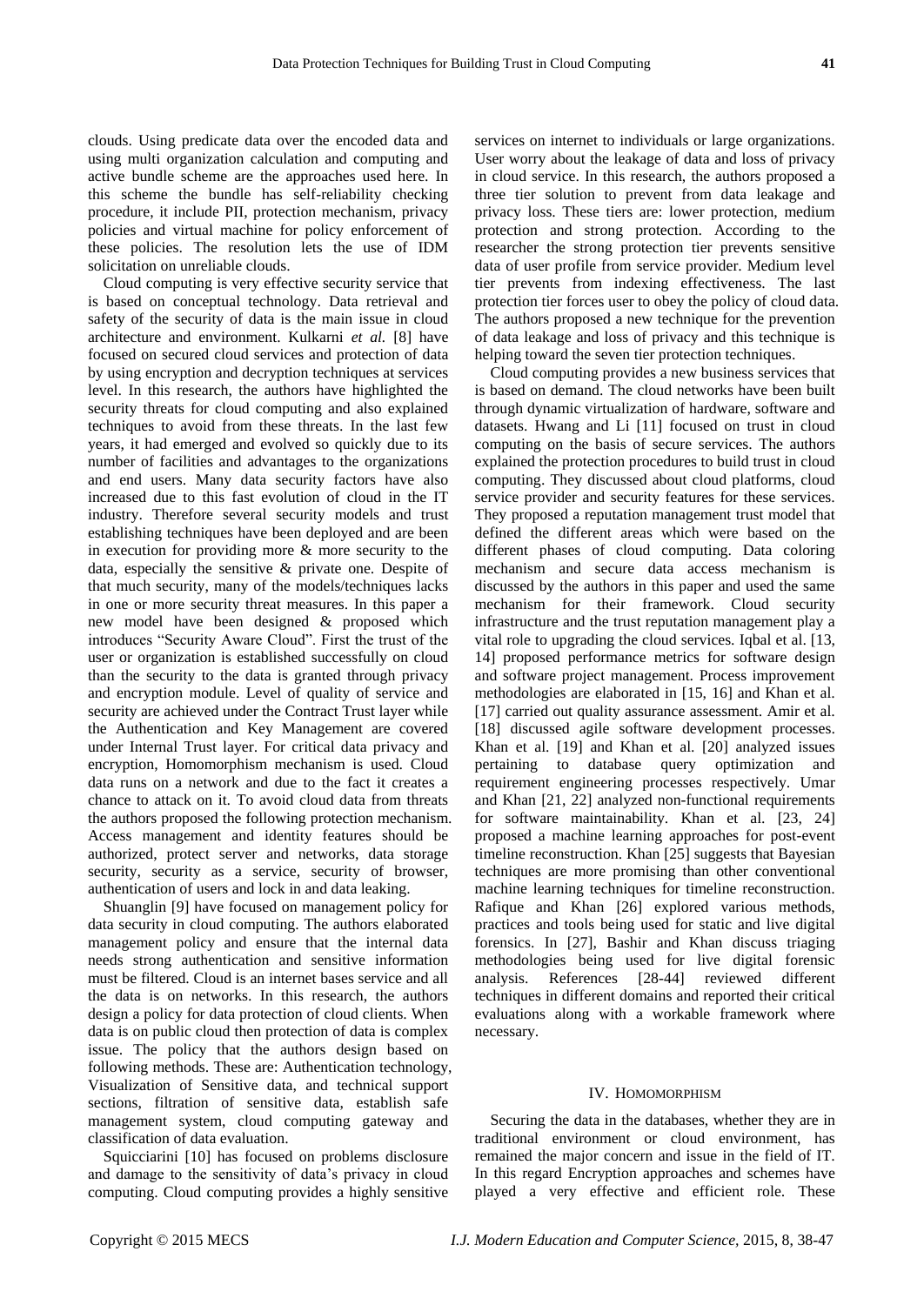encryption schemes and approaches have been helpful in Cloud environment where we didn't need to involve the  $3<sup>rd</sup>$  party in the transaction and interaction b/w the client/user & cloud server. One of encryption known as the Homomorphic Encryption is the best in this regard because without knowing or having the knowledge of the private key, this encryption can perform operation and computation on the encrypted data. This encrypted data or the result of the encrypted data, which is also in the encrypted form, is decrypted with the secret reserved key which authenticated user/client have. When the results of this encrypted data are decrypted and matched with the original results, they appeared to be same. This states that through Homomorphic encryption we can store and retrieve the data in the encrypted form in the cloud and also can perform computation on it, which will be useless for the unauthorized user because all the work to be done is in the encrypted form, in fact the results the user gets is also in the encrypted form. The main flavor of the Homomorphic encryption is that the user has the access to deal with the encrypted cipher data directly without the intervention of any kind of 3rd party or any administrator authority body. The user can also assure the security of the data whereas anyone who didn't know the secret private key can't access the data or can decrypt it.

Moreover the Homomorphic encryption is further divided in two categories according to its behavior, i.e. Partial Homomorphic Encryption (PHE) and Full Homomorphic Encryption (FHE). However PHE have been somehow implemented and been practical used in the cloud computing but the FHE has not been implemented or been used practically due to its huge number of processing and computations which involves large and heavy resources to carry out this operation. In PHE the encryption method or operation used in any single one, i.e. whether it will perform additive Homomorphic encryption or multiplicative Homomorphic encryption. Whereas in the FHE the operation to be performed are single or the combination of more, i.e. it can be multiplicative or additive or combination of both such as NAND or XOR. But FHE, no doubt, is more powerful in security aspect as compared to PHE but because of requiring a much lot or computation processing it has not been implemented. As of FHE it has been theoretically, mathematically and empirically been proven to be more secure and threat proof than other encryption schemes been in use.

The idea and the concept of Homomorphic Encryption was first introduced and suggested in 1978 by the three scientists named as Ronald Rivest, Leonard Adleman and Michael Dertouzos. Since the introduction of the Homomorphic encryption, scientists began to work on the encryption schemes to reach the level of Homomorphism in their encryption schemes. Most of the encryption schemes had also reached in providing maximum level of security and privacy. These encryption schemes were either Additive Homomorphic or Multiplicative Homomorphic but neither the combination of both. The problem of being PHE or a single type of Homomorphic is that it can only perform one type of operation on the

encrypted data, i.e. additive or multiplicative. If the combined operation of both were needed then these encryption were little useless or helpless. Additive Homomorphic encryptions are the Pailler and the Goldwasser-Micalli encryptions whereas the Multiplicative Homomorphic encryptions are RSA and ElGamal encryptions. For the first time in 2009 the idea and the concept of Full Homomorphic Encryptions (FHE) was proposed and introduced by Craig Gentry who used Ideal Lattices for this purpose. The advantage and merit of Fully Homomorphic Encryption is that it can perform computations and operations (number of Additions & Multiplications) on encrypted data. The main flavor of FHE lies in the fact that the results and the calculations of the sensitive and private data can be outsourced while the secret key is kept safe with the authorized user/client.

However PHE have been somehow implemented and been practical used in the cloud computing but the FHE has not been implemented or been used practically due to its huge number of processing and computations which involves large and heavy resources to carry out this operation. In PHE the encryption method or operation used in any single one, i.e. whether it will perform additive Homomorphic encryption or multiplicative Homomorphic encryption. Whereas in the FHE the operation to be performed are single or the combination of more, i.e. it can be multiplicative or additive or combination of both such as NAND or XOR. But FHE, no doubt, is more powerful in security aspect as compared to PHE but because of requiring a much lot or computation processing it has not been implemented. As of FHE it has been theoretically, mathematically and empirically been proven to be more secure and threat proof than other encryption schemes been in use. The problem of being PHE or a single type of Homomorphic is that it can only perform one type of operation on the encrypted data, i.e. additive or multiplicative. If the combined operation of both were needed then these encryption were little useless or helpless. Additive Homomorphic encryptions are the Pailler and the Goldwasser-Micalli encryptions whereas the Multiplicative Homomorphic encryptions are RSA and ElGamal encryptions. For the first time in 2009 the idea and the concept of Full Homomorphic Encryptions (FHE) was proposed and introduced by Craig Gentry who used Ideal Lattices for this purpose. The advantage and merit of Fully Homomorphic Encryption is that it can perform computations and operations (number of Additions & Multiplications) on encrypted data. The main flavor of FHE lies in the fact that the results and the calculations of the sensitive and private data can be outsourced while the secret key is kept safe with the authorized user/client.

The services that are provided by the cloud providers are of three types which are: software as a service, infrastructure as a service and platform as a service. In the software as a service a user can access different software's and applications from the cloud provider by using a web browser. A user don't need to install the software, he'll get an instance of the software running in the cloud data center on his machine. In the infrastructure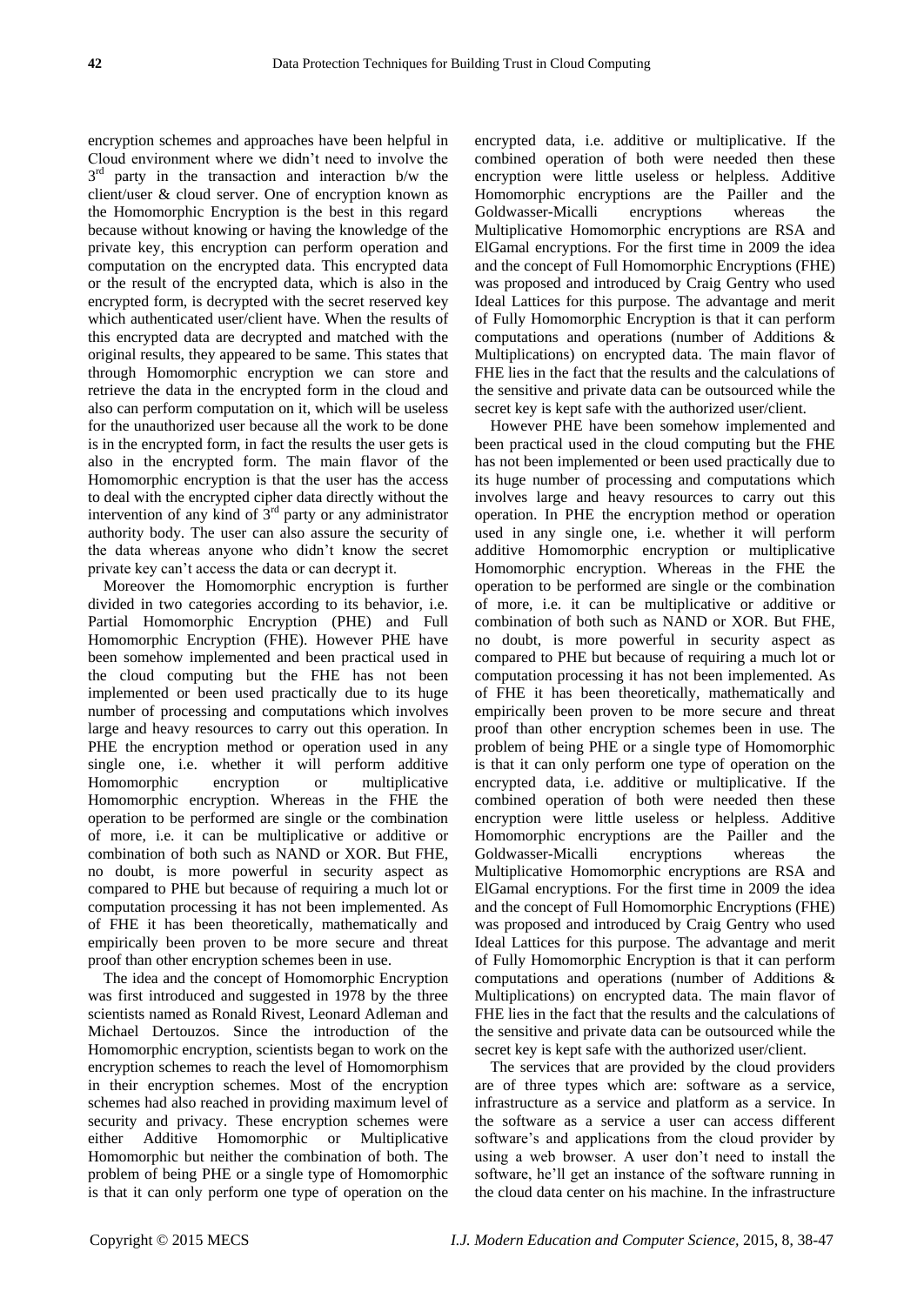as a service a user can get the hardware as a service from the cloud data center. The hardware can be memory, disk space, processing power, etc. The user will use the hardware for as much duration as he wants and will pay for it. The demanded hardware will be allocated to the user in the cloud data center. In the platform as a service, the user will be provided with the set of software's, development tools or a platform. And by using that platform a user can develop or create different applications and products.

In the last few years, it had emerged and evolved so quickly due to its number of facilities and advantages to the organizations and end users. Many data security factors have also increased due to this fast evolution of cloud in the IT industry. Therefore several security models and trust establishing techniques have been deployed and are been in execution for providing more & more security to the data, especially the sensitive  $\&$ private one. Despite of that much security, many of the models/techniques lacks in one or more security threat measures. In this paper a new model have been designed & proposed which introduces "Security Aware Cloud". First the trust of the user or organization is established successfully on cloud than the security to the data is granted through privacy and encryption module. Level of quality of service and security are achieved under the Contract Trust layer while the Authentication and Key Management are covered under Internal Trust layer. For critical data privacy and encryption, Homomorphism mechanism is used.

## V. PROPOSED MODEL AND FRAMEWORK

This section proposes a cloud trust model for the security of data in the cloud. The proposed trust and security model is a combination of several component and modules which will be discussed in detail below. Moreover we have developed a Security Aware Cloud which will be residing in the general cloud. All the Service providers and Service integrators that will come under the proposed model will be residing under this Security Aware private Cloud. The interest on the basis of which trust would be establishing will be relying and based on the internal trust in this private type cloud. Moreover the root of trust for measurement in the proposed model will be put on the hardware rather than the software. Although level of security and Service's quality is also controlled by the Contracted trust.

## *A. Security Aware Cloud*

This is a type of private cloud which is not the same to the present current clouds in many ways. It differs from the general cloud services due to following trust layers:

## *a) Internal Trust Layer*

Internal trust layer is defined as the platform which guarantees that the administration/operation in this layer is under usual internal control of an organization or user. This layer corresponds to Trusted Platform Module in the systems of the physical hardware components and devices. All the processes and the data that are to be monitored and cared by the company itself are resided and located in this layer. This layer only works correctly when it has been placed in an in-house competence. Key management is operated in this trust layer. By putting key management into internal trust, an assumption can be made by the company or the organization to controlling of data or processes when allowed to place the trust in this internal layer. Although all the data that are to be processed and computed in a more secure and safe way then these are to be done in the trusted platform module of internal layer. However, this can involve critical and sensitivity data that could cause harm to the user if got in wrong hands.



Fig.1. Trusted Platform Module

## *b) Contracted Trust Layer*

This layer is the second point that the security aware cloud assumes and differs from the general cloud. Cloud services and their level are the main things that an industry or a company should have to be conscious of when talking about cloud. While all the contentions & statements given by a company or a user could be trusted or believed at a certain level. All the decisions could be made by the company or an individual user in the selection of a CSP for the representation of their services contingent to the CSPs service's quality with the contract through the evaluation of these services. A company or an individual could have the trust of a CSP to a limit which is included in the definition of an agreement or contract that had been signed. Furthermore, a cloud service provider could have it position in the circle of a trust of a user or an organization through the agreement of a service/practice policy or statement. A CSP could be invited to enter in the circle of a trust when a company come to an agreement on the basis of service/practice policy or statement. All the objects and unit that had not been defined in the service/practice policy or statement are not included in the circle of trust. Therefore cloud providers must be under the contracted layer.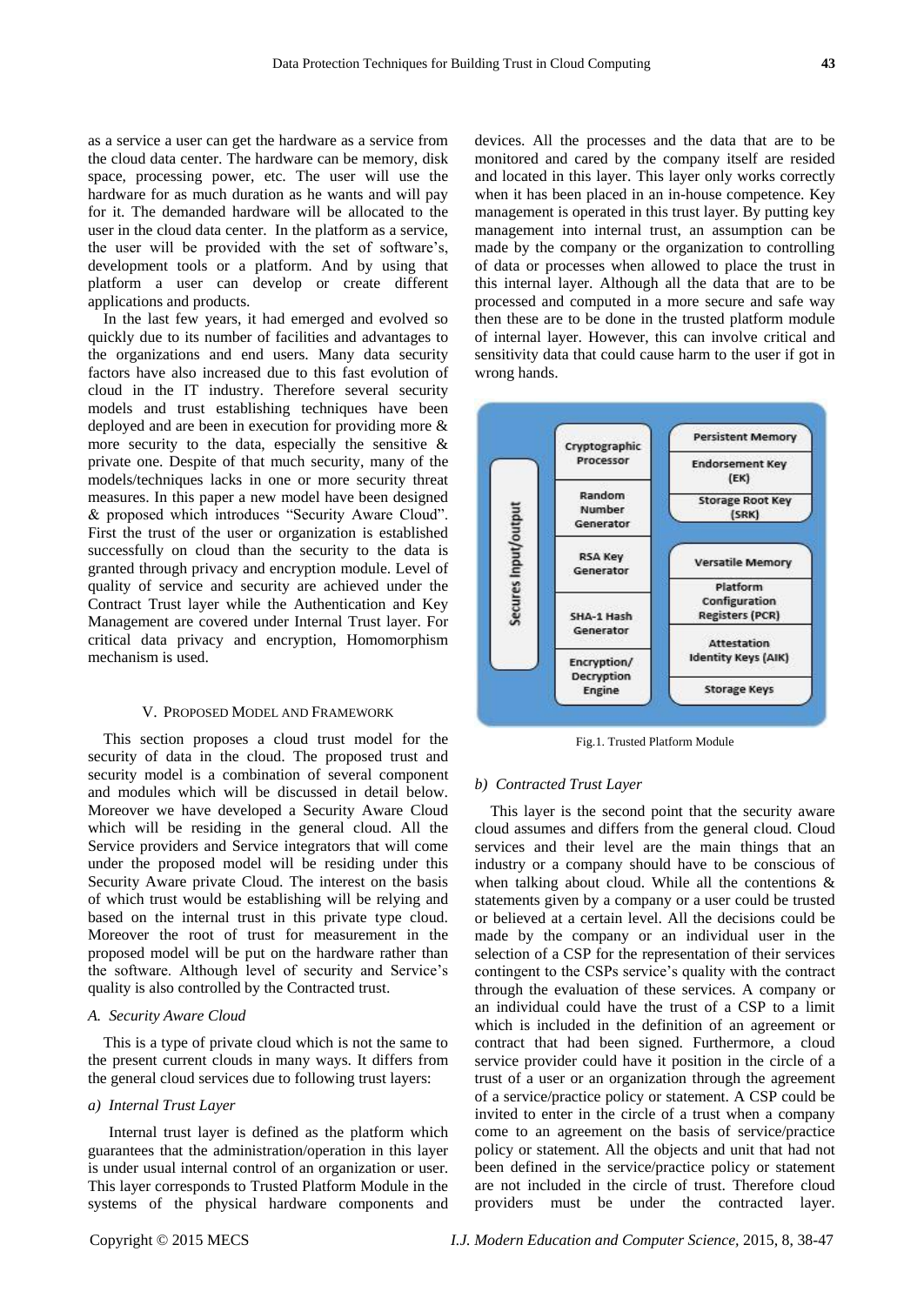#### *c) Hard and Soft Trust*

The security aware cloud in the proposed model also differ from the rest of the other general clouds in the way that it combines the hybrid trust approach, i.e. hard trust and soft trust. Hard trust is based on the strong validation while soft trust is based on the confirmation about past behavior. Hard trust is also defined as the trust that is derived from concrete security mechanisms such as validation of properties through certificates. Usually these certificates are characterized by certainty. Whereas on the hand soft trust is defined as trust that is derived from the past experiences and behavior associated with an entity. Soft trust mechanisms consider one's own direct experience with the other party in the past, recommendations from other or a combination of both. However trust saturation is a common problem with soft trust based approach. While hard trust may not be aware of dynamic changes. In this sense hard trust approaches are rigid, as they are usually based on single time check which when bypassed put the service platform in a vulnerable state. Combination of both hard and soft trust mechanisms in a hybrid model overcomes the limitations of these mechanisms used separately. Hence, a hybrid trust model is a good option to evaluate the overall trust on cloud service platforms as well as on service providers.

## *d) Handle & Caring of Data Criticality*

Conservatively, due to imprecise and the lack of anxiety in the cloud security, cloud does not handle and control the criticality and operation of data. Private cloud can be one of the answer and solution to such type of problem. These type of clouds are usually created inside of a company or an organization. All the complete and total control is in the hand of the organization as this solution of private cloud covers one organization at a time. Enhancing the security of a publicly cloud could be a good solution as the creation and establishment of a private cloud could cost more to the organizations of a middle size. There is a strong a strict requirement that is needed by the supply of certain services to control and handle the operation of the criticality of data. All of these services could be achieved through a server which acts as an agreement or contract in between the company or an individual user and the CSP in a public cloud. Whereas, the services at the security and privacy levels could be delivered by the CSP. However, a company or an organization can shift or transfer the controls to its data to the cloud through the agreement of these level of services with which they are able to have optimization in the cost of handling the data.

## *e) Attestation Module*

The procedure in which the accurateness of information is promised is known as Attestation. Platform's reliability is proved after the confirmation and verification to the extents of that platform. The register for the configuration of the platform that rely inside the trusted platform module can be used for the extension of the extents, and the key for the attesting of identification

is used for the digital signature for theses registers inside of trusted platform module. Module of trusted platform is a type of cryptography processor for security and is the main and important component and part of trusted computing. All the data or information that is of less or more sensitivity is secured in the module of trusted platform, for example the keys for the crypto processes are been kept in the protected and isolated localities whose access is only granted by certain private and restricted commands which are known to authorized body.

One strategy goal of Attestation Agent module in our proposed cloud trust and security model is to provide the user or the client with the proof that they have full control over their requirements of cloud up to the satisfaction, and also the nominated trustworthy atmosphere run their dealings and trade successfully. For every individual client, the position and condition of all the corporal platforms and ASPs are been calculated and computed by this attesting agent whose basis basically is the methods of trustworthy computing. To provide isolation and limpidity to the clouds is another main aim and objection of this agent. The factors that doesn't affect the cloud provider or their influence on them is almost negligible are; configuration of physical platform, Virtual machine's version, etc. However, this type of informative knowledge could enhance the isolation of the cloud provider and clients could obtain this knowledge/information openly. Verification of such isolation and transparency can be done by this modular agent.

Applications and other software could be verified by this module that would be of excessive help to the clients of cloud. However there may be some software and applications such as the software for monitor, software for the measurement, etc. that may be greatly affecting the self-reliance and trust of the cloud's client. To resolve these type of problems, the development of such software should be made through the  $3<sup>rd</sup>$  party and their accreditation should also be done through  $3<sup>rd</sup>$  party experts. On the same lines as described above, clients are satisfied by this attesting module about the attestation for succession of the software.

**DRTM:** This module is an important component in TPM of our proposed model. Through the exclusion of some factors or components like, Bootloader or bios, benefits could be achieved in the reduction of trusted computing base. Trusted atmosphere could be achieved anytime through this module deprived of resetting the platform. Some other small concepts that have been utilized in our trust and security model of Cloud are as under.

**Contract:** The services provided and offered by the CSP are used and utilized by the organization or company based on the definition of service/policy statement. Moreover, CSP could have trust on the company when the organization offers its agreement on its statement.

**Practice/Service Statement & Policy/Service Statement (SP/SPS):** The services that are provided by the CSP are defined in this component. The range of security of services can be trusted by the company or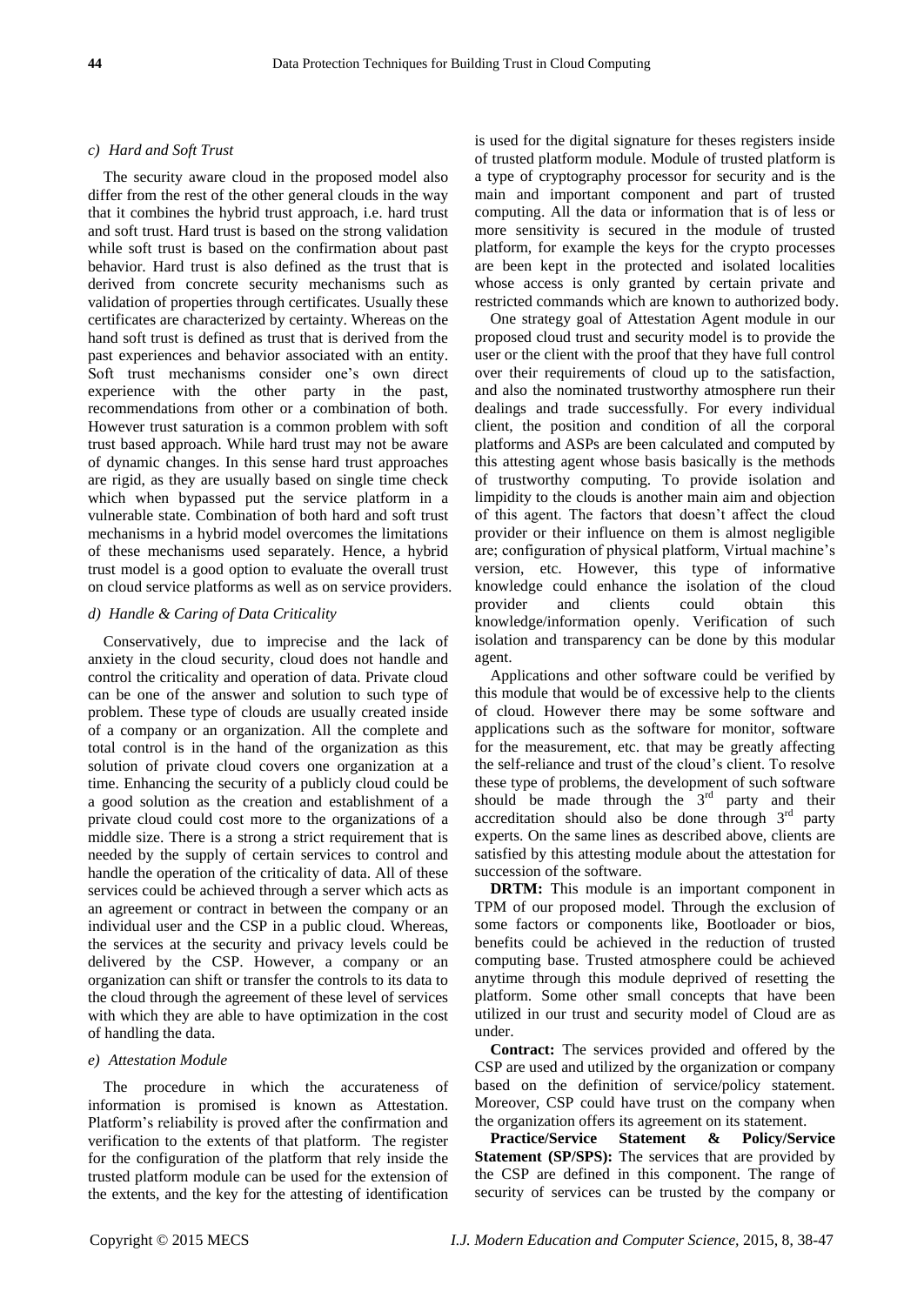organization that has been defined is this component.



Fig.2. Cloud trust & Security Proposed Model

#### VI. VALIDATION

The proposed model was evaluated by first describing the security parameters and factors on the basis of which the trust is evaluated. Then weight was assigned to each and every security parameter described previously. These weights are further utilized in the calculation of trust of each security parameter. The average trust of these parameters is calculated to have an overall trust of a Service Provider. This overall trust of a Service provider is collected and integrated by the Service Integrator. The user interacts with the Service integrator which enlists the overall Trust percentage, based or calculated from the security parameters, of all the Service providers residing within the Security Aware Cloud. On the basis of the trust percentage shown to user by the Service integrator, the user then selects the Service provider according to their need and requirements.

Note that the overall Trust percentage is been calculated on the basis of weightage of security parameters provided by the Service provider. We validated our model by giving weights to the security parameters of some Service providers and in result of that we obtained different Trust percentages of every Service provider. Following are the three tables; one showing the weights to security parameter of each service provider given by us, the other describing the factors of each parameter on the basis of which percentage is calculated and the last showing the percentage of trust provided by each provider that have been calculated on the basis of first table.

Trust % age  $(SP)$  =  $parameter1(weight) + ... + parameter1(weight)$ Total Sum Weight of Security Parameters

|      | <b>Security Parameters</b> |                      |                          |                         |                                  |                                    |  |  |  |  |  |
|------|----------------------------|----------------------|--------------------------|-------------------------|----------------------------------|------------------------------------|--|--|--|--|--|
|      | Software-level<br>Security | Database<br>Security | Network base<br>Security | Encryption<br>Algorithm | Physical & Personnel<br>Security | Authentication &<br>Identification |  |  |  |  |  |
|      | 25                         | 35                   |                          | 45                      | 15                               | 25                                 |  |  |  |  |  |
| SP#1 | 20                         | 23                   | 13                       | 35                      |                                  |                                    |  |  |  |  |  |
| SP#2 |                            | 30                   | 07                       | 43                      | 09                               | 23                                 |  |  |  |  |  |
| SP#3 | 23                         | 25                   | 10                       | 29                      | 10                               | 20                                 |  |  |  |  |  |

Table 1. Weighting of Security Parameters

#### Table 2. Factors of Security Parameters

| Software-level Security         | Password Protection, Session Timeouts, Permission & Access., etc. |  |  |  |
|---------------------------------|-------------------------------------------------------------------|--|--|--|
| Database Security               | Integrity controls, Rows/Columns log monitoring, Auditing, etc.   |  |  |  |
| Network base Security           | Firewall, Hacking attempt rate, Switch & Intrusion Detection etc. |  |  |  |
| <b>Encryption Algorithm</b>     | RSA, RC4, 3DES, AES(128/256), MD5, etc.                           |  |  |  |
| Physical & Personnel Security   | Vulnerability matrix, Patrol logs, Motion detection, Alarms, etc. |  |  |  |
| Authentication & Identification | Kerberos, RADIUS, SSL, etc.                                       |  |  |  |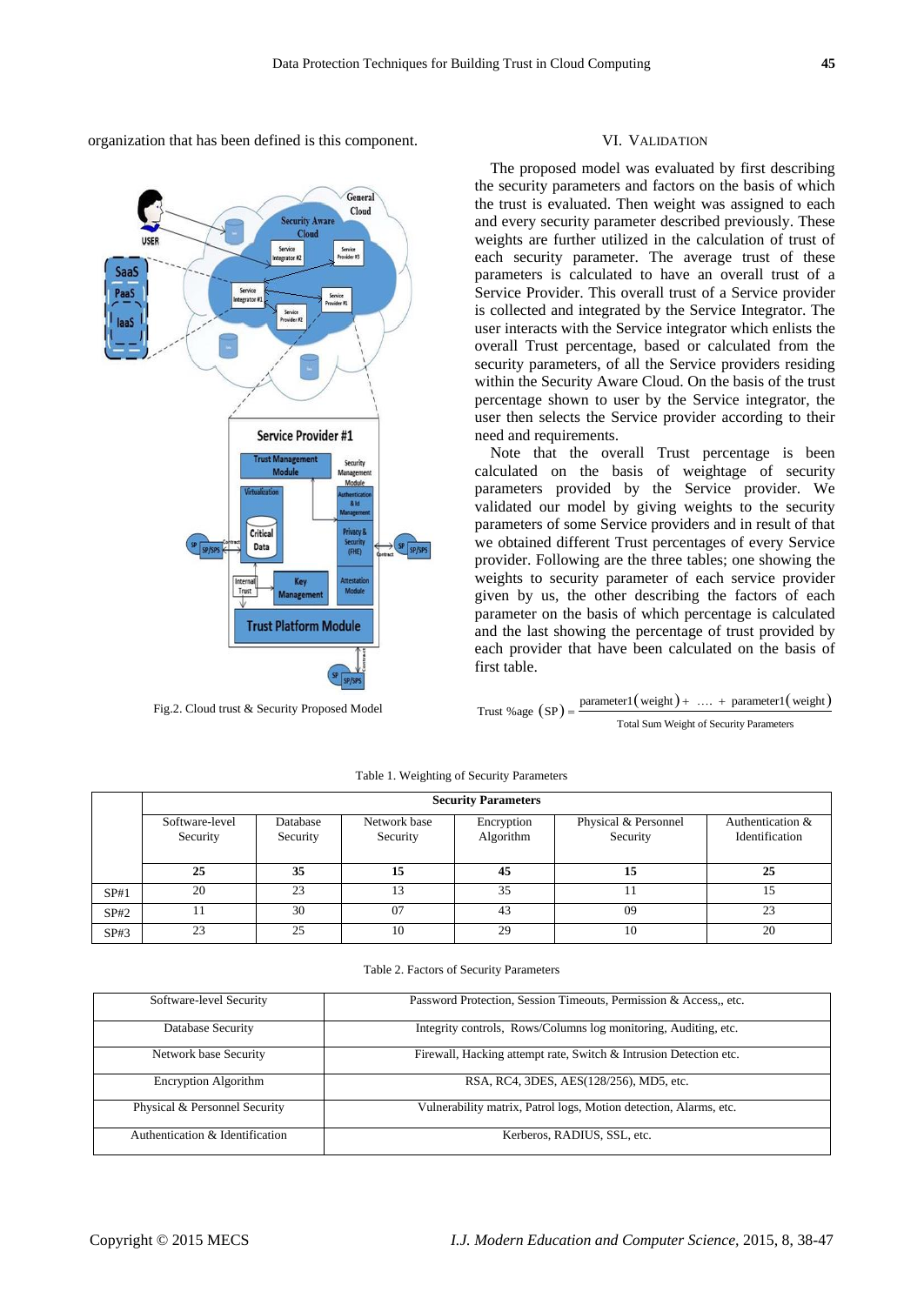Table 3. Trust Percentage Evaluation

|      | <b>TRUST PERCENTAGE</b>    |                      |                          |                         |                                       |                                    |                           |  |  |
|------|----------------------------|----------------------|--------------------------|-------------------------|---------------------------------------|------------------------------------|---------------------------|--|--|
|      | Software level<br>Security | Database<br>Security | Network base<br>Security | Encryption<br>Algorithm | Physical $&$<br>Personnel<br>Security | Authentication &<br>Identification | <b>Total</b><br>Avg. %age |  |  |
| SP#1 | 80                         | 65.71                | 86.66                    | 77.77                   | 73.33                                 | 60                                 | 73.91%                    |  |  |
| SP#2 | 44                         | 86                   | 46.66                    | 95.55                   | 60                                    | 92                                 | 70.70%                    |  |  |
| SP#3 | 92                         | 71.43                | 66.66                    | 64.44                   | 66.66                                 | 80                                 | 73.53%                    |  |  |

#### VII. CONCLUSION AND FUTURE WORK

In evaluating trustworthiness of cloud service provider, validation of their claimed trust properties and consumer's satisfaction on the validation processes play a critical role. But cloud computing is still in its infancy and although trust and security issues are delaying its adoption. It is growing quickly and we need to provide trust and security mechanisms to ensure that cloud computing benefits are fully realized. To achieve all this, first it was analyzed that why we feel insecure against clouds. After analyzing, proposed model have been designed and presented which successfully establishes trust between the CSP and user/organization and then provide security to the data. A private cloud within the General cloud was established named "Security Aware Cloud" which compromises of different trust, authorization and security components. The connection between the user and security aware cloud is on contract bases while the connections among the components are Internal TPM hardware based.

The future work for the proposed model will be to make it more enhance, efficient and robust that it could also be manageable & provide trustworthy and security proof mechanism against the malicious and other vulnerable attack advancing in IT industry. Several researches on the concept of model proposed in this paper are in plan, such as the performance analysis and trust verification method on customers' side.

#### **REFERENCES**

- [1] Z. Shen, Li Li, Fei Yan, and Xiaoping Wu, "Cloud Computing System based on Trusted Computing Platform", International Conference on Intelligent Computation Technology and Automation (ICICTA), 2010.
- [2] R. Neisse, Dominik Holling, and Alexander Pretschner, "Implementing Trust in Cloud Infrastructures", 11th IEEE/ACM International Symposium on Cloud and Grid Computing (CCGrid), 2011.
- [3] Meiko Jensen, JorgSchwenk, Nils Gruschka, and Luigi Lo Iacono, "On Technical Security Issues in Cloud Computing", IEEE International Conference on Cloud Computing, 2009.
- [4] Raghu Yeluri, Enrique Castro-Leon, Robert R. Harmon, and James Greene, "Building Trust and Compliance in the Cloud for Services", Annual SRII Global Conference (SRII), 2012.
- [5] AkhilBehl, "Emerging Security Challenges in Cloud Computing", World Congress on Information and Communication Technologies (WICT), 2011.
- [6] Deyan Chen, and Hong Zhao, "Data Security and Privacy Protection Issues in Cloud Computing", International Conference on Computer Science and Electronics Engineering (ICCSEE), 2012.
- [7] RohitRanchal, Bharat Bhargava, Lotfi Ben Othmane, LeszekLilien, Anya Kim, Myong Kang, and Mark Linderman, "Protection of Identity Information in Cloud Computing without Trusted Third Party", 29th IEEE Symposium on Reliable Distributed Systems, 2010.
- [8] Gurudatt Kulkarni, JayantGambhir, TejswiniPatil, and AmrutaDongare, "A Security Aspects in Cloud Computing", IEEE 3rd International Conference on Software Engineering and Service Science (ICSESS), 2012.
- [9] R. Shuanglin, "Data Security Policy in the Cloud Computing", 7th International Conference on Computer Science and Education (ICCSE), 2012.
- [10] Anna Squicciarini, SmithaSundareswaran, and Dan Lin, "Preventing Information Leakage from Indexing in the Cloud ", IEEE 3rd International Conference on Cloud Computing (Cloud), 2010.
- [11] Kai Hwang, and Deyi Li, "Trusted Cloud Computing with Secure Resources and Data Coloring", IEEE Internet Computing, 2010.
- [12] Ranjita Mishra, Sanjit Kumar Dash, Debi Parsad Mishra, and AnimeshTripathy, "A Privacy Preserving Repository for Securing Data across the Cloud", 3rd International Conference on Electronics Computer Technology (ICECT), 2011.
- [13] Iqbal S., Khalid M., Khan, M N A. A Distinctive Suite of Performance Metrics for Software Design. International Journal of Software Engineering & Its Applications, 7(5), (2013).
- [14] Iqbal S., Khan M.N.A., Yet another Set of Requirement Metrics for Software Projects. International Journal of Software Engineering & Its Applications, 6(1), (2012).
- [15] Faizan M., Ulhaq S., Khan M N A., Defect Prevention and Process Improvement Methodology for Outsourced Software Projects. Middle-East Journal of Scientific Research, 19(5), 674-682, (2014).
- [16] Faizan M., Khan M NA., Ulhaq S., Contemporary Trends in Defect Prevention: A Survey Report. International Journal of Modern Education & Computer Science, 4(3), (2012).
- [17] Khan K., Khan A., Aamir M., Khan M N A., Quality Assurance Assessment in Global Software Development. World Applied Sciences Journal, 24(11), (2013).
- [18] Amir M., Khan K., Khan A., Khan M N A., An Appraisal of Agile Software Development Process. International Journal of Advanced Science & Technology, 58, (2013).